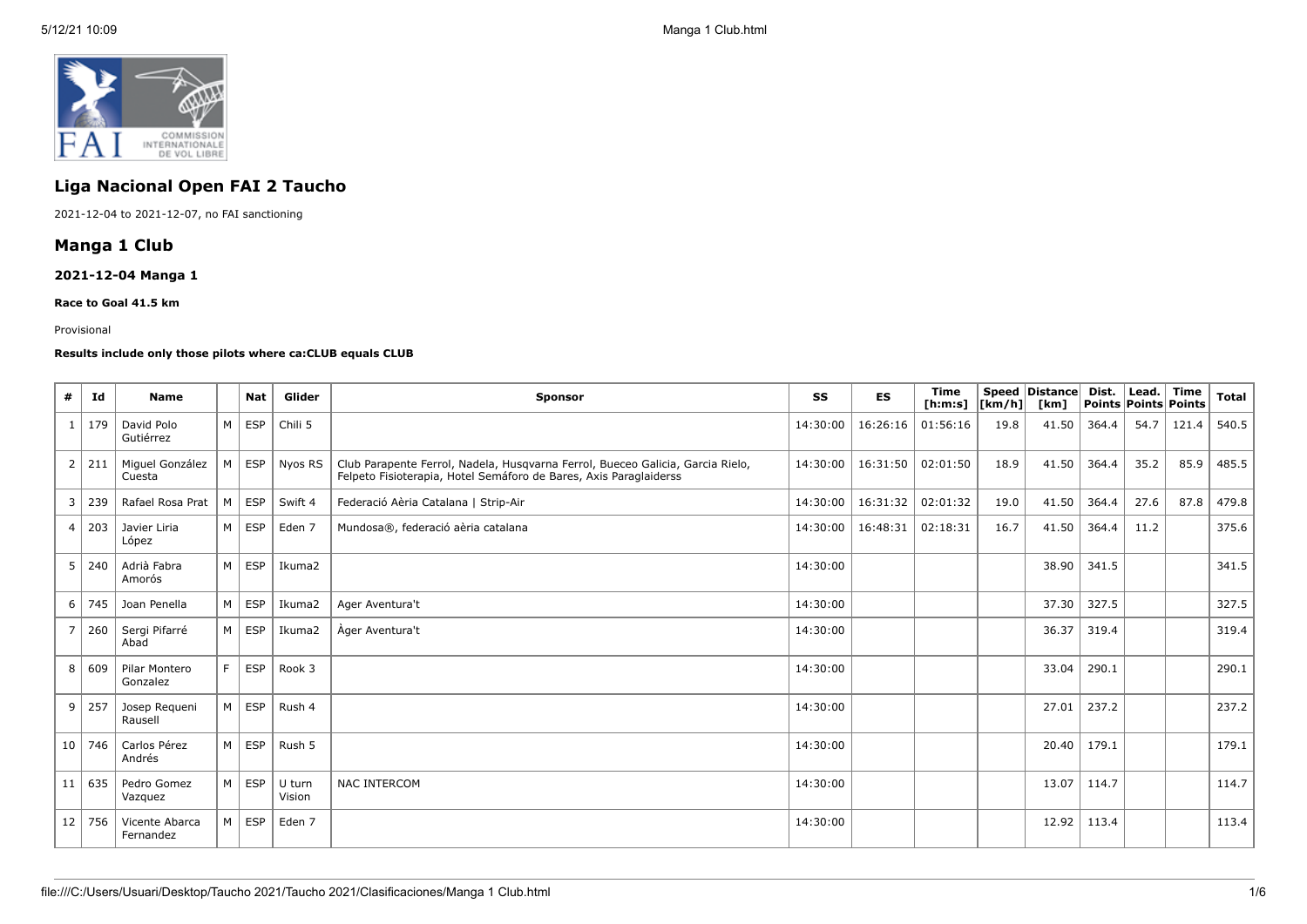|    | Id  | <b>Name</b>                      |          | <b>Nat</b> | Glider | Sponsor          | SS       | --<br>-9 | Time<br>[ <b>h</b> : <b>m</b> : <b>s</b> ] | [km/h] | Speed Distance<br>[km] | Dist. | Lead. | Time<br><b>Points Points Points</b> | Total |
|----|-----|----------------------------------|----------|------------|--------|------------------|----------|----------|--------------------------------------------|--------|------------------------|-------|-------|-------------------------------------|-------|
| ∸∸ | 258 | r Alvarez<br>Jliver .<br>Lorenzo | <b>A</b> | <b>ESP</b> | Comet  | Parapente Ferrol | 14:30:00 |          |                                            |        | 12.07                  | 106.0 |       |                                     | 106.0 |

## **Task definition**

| No             | Leg Dist.         | Id     | <b>Radius</b>      | Open  | Close | <b>Coordinates</b>           | <b>Altitude</b> |
|----------------|-------------------|--------|--------------------|-------|-------|------------------------------|-----------------|
| 1              | $0.0 \text{ km}$  | SD4076 | $400 \text{ m}$    | 12:30 | 15:00 | Lat: 28.14511 Lon: -16.73607 | 744 m           |
| 2 SS           | $1.0 \text{ km}$  | SD5057 | 13000 m            | 14:30 | 17:30 | Lat: 28.2491 Lon: -16.81792  | 550 m           |
| 3              | $10.1 \text{ km}$ | SD5057 | $4000 \; \text{m}$ | 14:30 | 17:30 | Lat: 28.2491 Lon: -16.81792  | 550 m           |
| $\overline{4}$ | 19.3 km           | S12068 | 5000 m             | 14:30 | 17:30 | Lat: 28.11997 Lon: -16.70339 | 683 m           |
| 5              | 29.5 km           | SD5057 | $3000 \; \text{m}$ | 14:30 | 17:30 | Lat: 28.2491 Lon: -16.81792  | 550 m           |
| 6 ES           | 39.5 km           | SG2000 | 5000 m             | 14:30 | 17:30 | Lat: 28.09787 Lon: -16.75192 | 0 <sub>m</sub>  |
| $\overline{7}$ | 41.5 km           | SG2000 | 3000 m             | 14:30 | 17:30 | Lat: 28.09787 Lon: -16.75192 | 0 <sub>m</sub>  |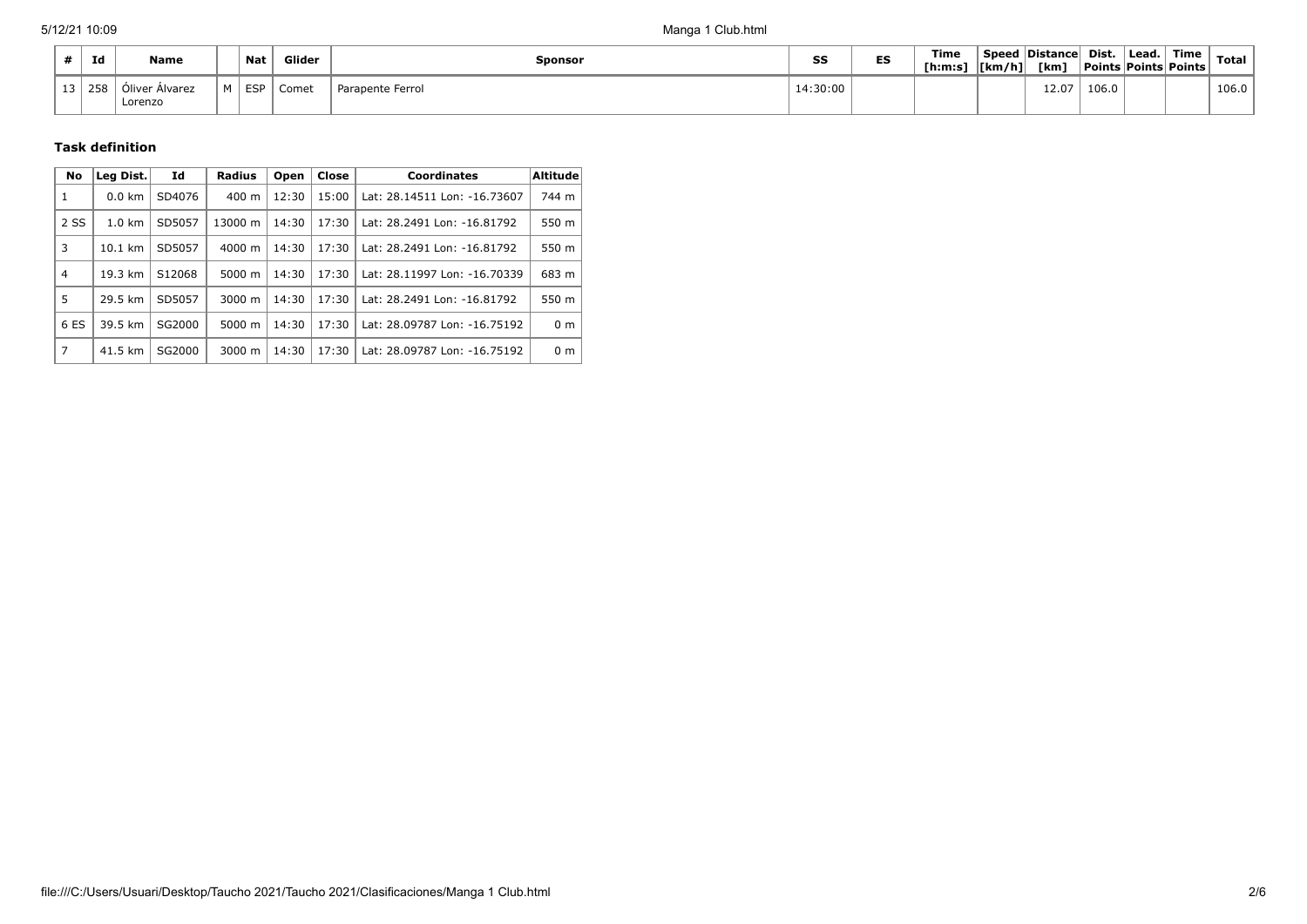5/12/21 10:09 Manga 1 Club.html

**Pilots not yet processed (NYP)**

**Id Name**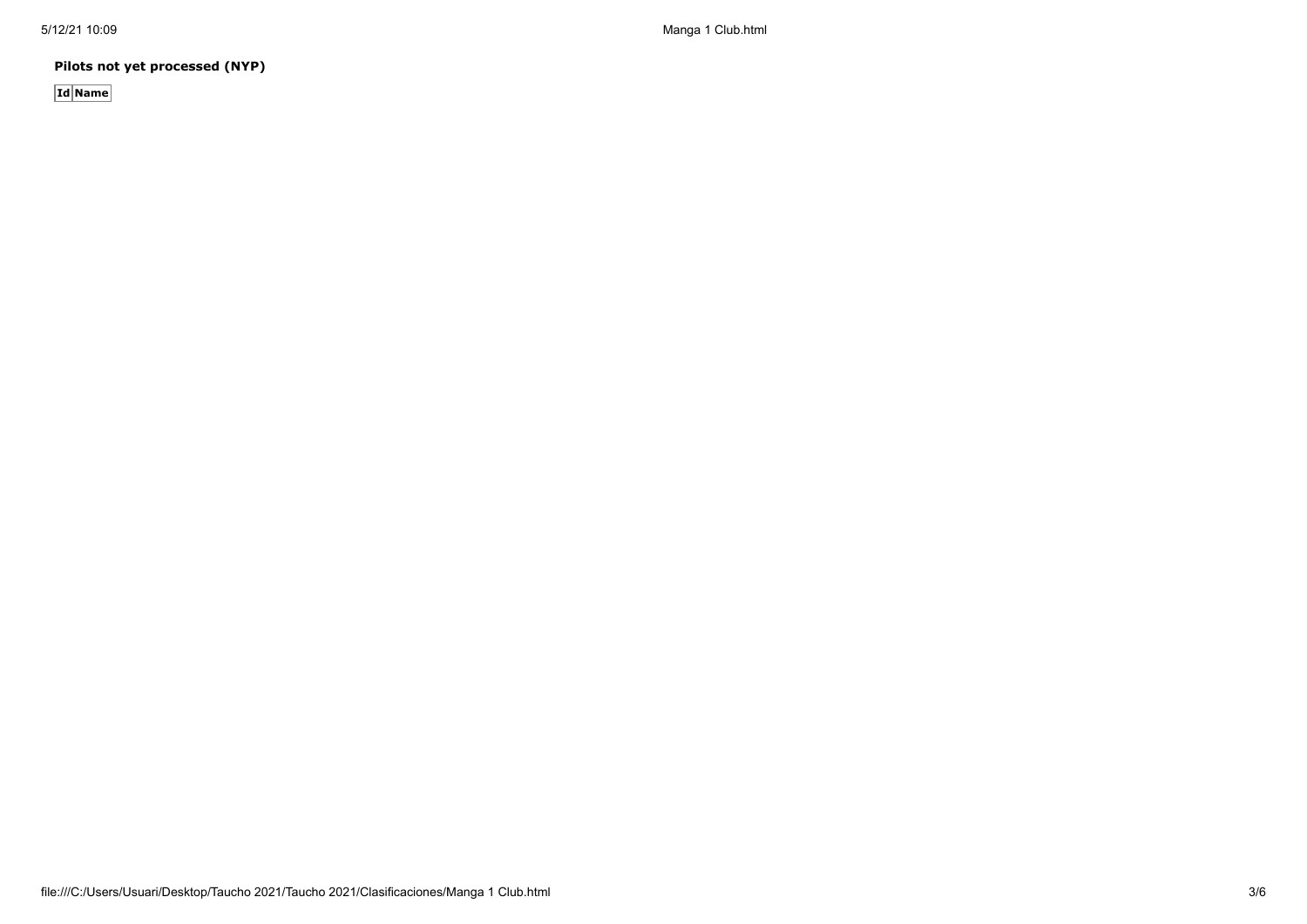### **Task statistics**

| param                           | value                |
|---------------------------------|----------------------|
| ss distance                     | 38.451               |
| task distance                   | 41.504               |
| launch to ess distance          | 39.503               |
| no_of_pilots_present            | 97                   |
| no_of_pilots_flying             | 96                   |
| no_of_pilots_lo                 | 23                   |
| no_of_pilots_reaching_nom_dist  | 74                   |
| no_of_pilots_reaching_es        | 74                   |
| no_of_pilots_reaching_goal      | 73                   |
| sum_flown_distance              | 3603.12700000001     |
| best_dist                       | 41.504               |
| best_time                       | 1.1772               |
| worst_time                      | 2.3928               |
| qnh_setting                     | 1013.25              |
| no_of_pilots_in_competition     | 98                   |
| no_of_pilots_landed_before_stop | 0                    |
| sum_dist_over_min               | 3222.527             |
| sum_real_dist_over_min          | 3222.527             |
| sum_flown_distances             | 3603.127             |
| best_real_dist                  | 41.504               |
| last_finisher_start_time        | 2021-12-04T14:30:00Z |
| last_start_time                 | 2021-12-04T14:30:00Z |
| first_start_time                | 2021-12-04T14:30:00Z |
| first_finish_time               | 2021-12-04T15:40:38Z |
| max_time_to_get_time_points     | 2.2622               |
| goalratio                       | 0.7604               |
| arrival_weight                  | 0                    |
| departure_weight                | 0                    |
| leading_weight                  | 0.162                |
| time_weight                     | 0.4736               |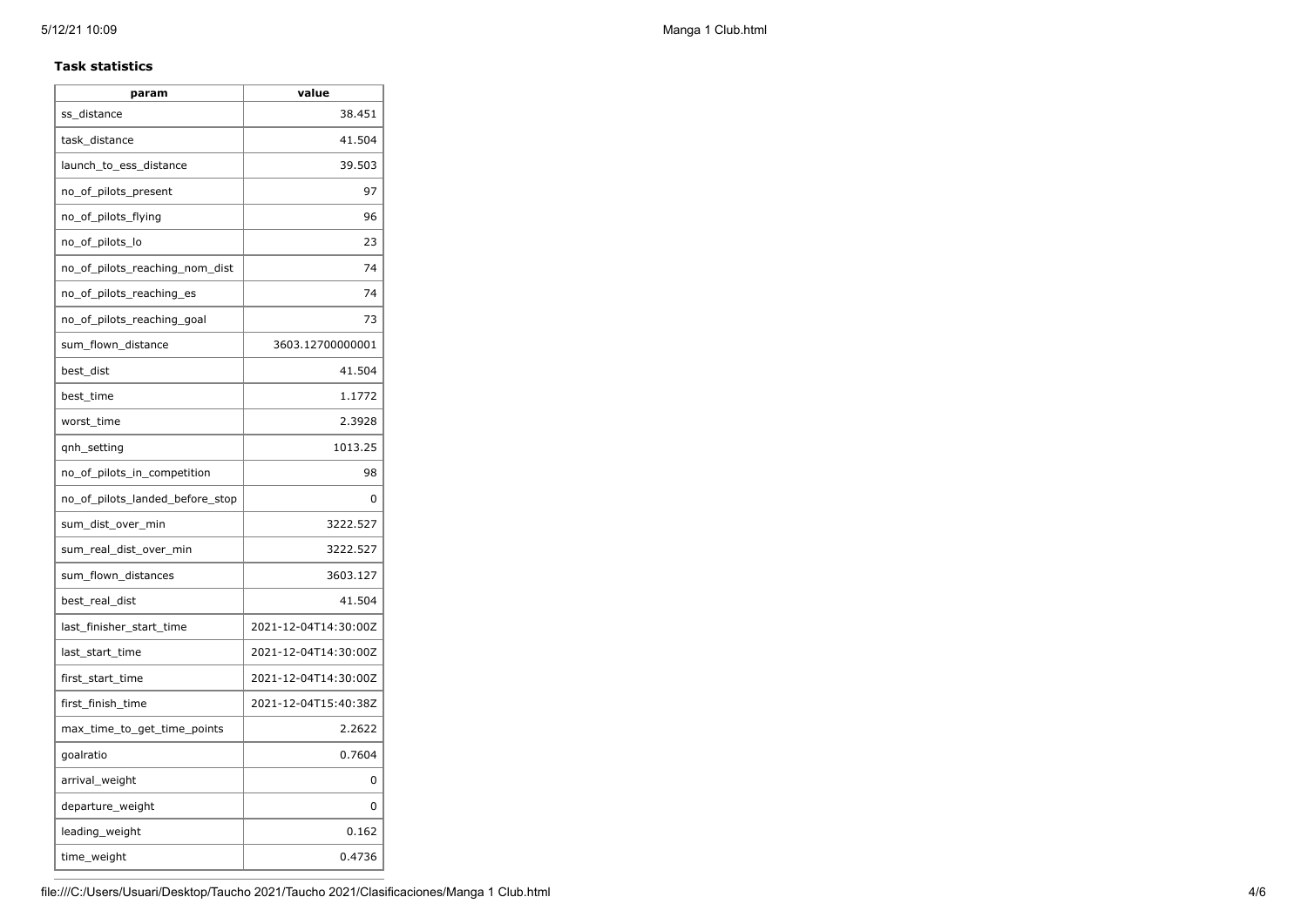| param                        | value    |
|------------------------------|----------|
| distance_weight              | 0.3644   |
| smallest_leading_coefficient | 0.7384   |
| available_points_distance    | 364.4174 |
| available_points_time        | 473.5826 |
| available_points_departure   | 0        |
| available_points_leading     | 162      |
| available_points_arrival     | 0        |
| time_validity                | 1        |
| launch_validity              | 1        |
| distance_validity            | 1        |
| stop_validity                | 1        |
| day_quality                  | 1        |
| ftv_day_validity             | 1        |
| time_points_stop_correction  | 0        |

## **Scoring formula settings**

| param                                        | value        |
|----------------------------------------------|--------------|
| id                                           | GAP2020      |
| use distance points                          | 1            |
| use_time_points                              | 1            |
| use_departure_points                         | 0            |
| use_leading_points                           | $\mathbf{1}$ |
| use arrival position points                  | 0            |
| use arrival time points                      | 0            |
| time_points_if_not_in_goal                   | $\Omega$     |
| jump_the_gun_factor                          | $\Omega$     |
| jump_the_gun_max                             | $\Omega$     |
| use_1000_points_for_max_day_quality          | $\Omega$     |
| normalize_1000_before_day_quality            | 0            |
| time_validity_based_on_pilot_with_speed_rank | 1            |
| bonus gr                                     | 4            |
| no pilots in goal factor                     | 0.8          |